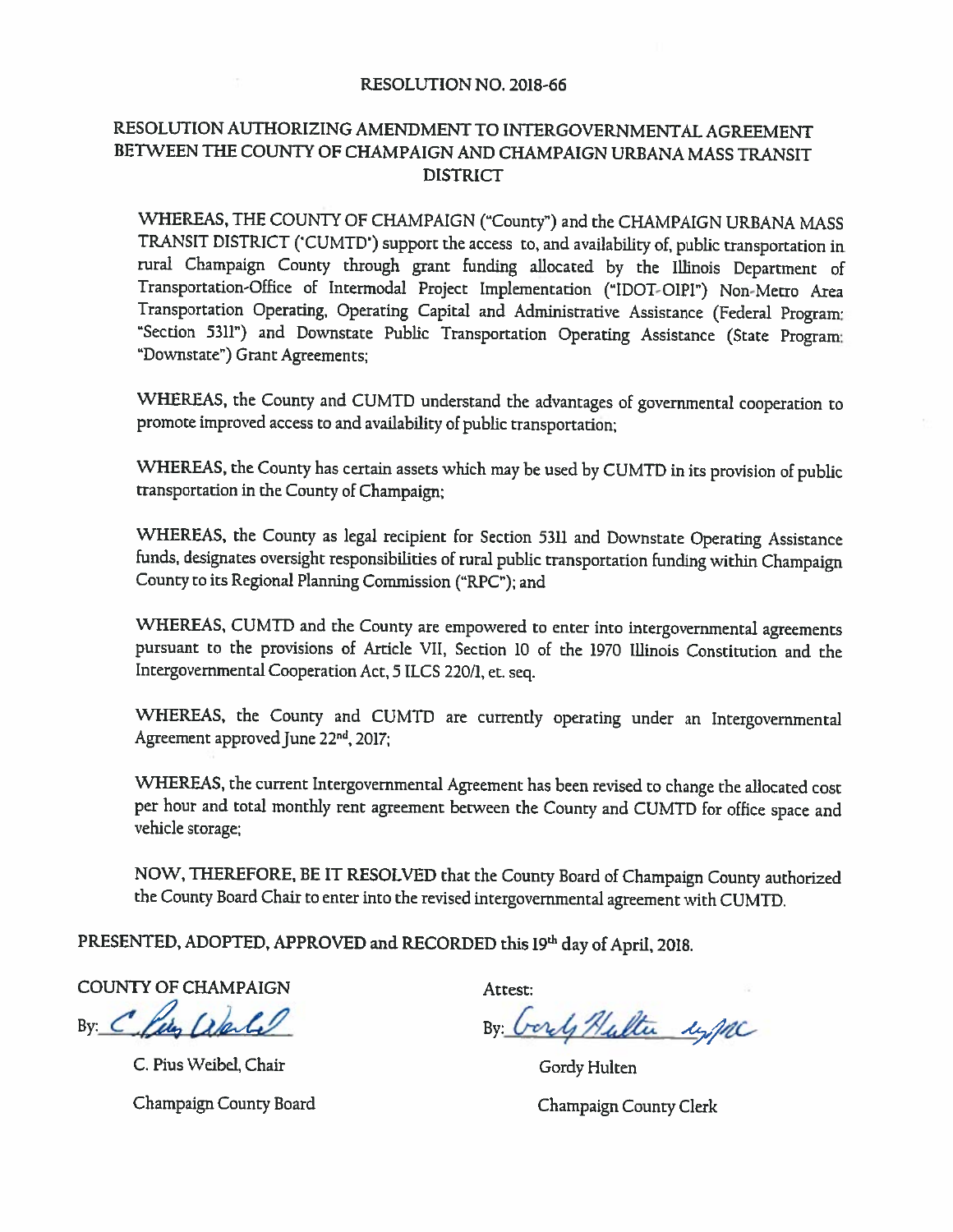# INTERGOVERNMENTAL AGREEMENT **BETWEEN** THE COUNTY OF CHAMPAIGN AND CHAMPAIGN URBANA MASS TRANSIT DISTRICT

#### PREAMBLE

WHEREAS, the County of Champaign ("County") and the Champaign-Urbana Mass Transit District ("CUMTD") support the access to, and availability of, public transportation in rural Champaign County through grant funding allocated by the Illinois Department of Transportation – Office of Intermodal Project Implementation ("IDOT-OIPI") Non-Metro Area Transportation Operating, Operating Capital and Administrative Assistance ("Section 5311") (49 USC § 5311), and Downstate Public Transportation Operating Assistance ("Downstate") Grant Agreement;

WHEREAS, the County and CUMTD understand the advantages of governmental cooperation to promote improved access to and availability of public transportation;

WHEREAS, the County has certain assets which may be used by CUMTD in its provision of public transportation in the County of Champaign;

WHEREAS, the County as legal recipient for Section 5311 and Downstate Operating Assistance funds, designates oversight responsibilities of rural public transportation funding within Champaign County to its Regional Planning Commission ("RPC"), specifically the Program Compliance and Oversight Monitor (PCOM);

WHEAREAS, Champaign County Area Rural Transit System (C-CARTS) is the program name under which rural public transportation is provided within Champaign County; and

WHEREAS, CUMTD and the County are empowered to enter into intergovernmental agreements pursuant to the provisions of Article VII, Section 10 of the 1970 Illinois Constitution and the Intergovernmental Cooperation Act, 5 ILCS 220/1, et. seq.

NOW, THEREFORE, in consideration of the mutual agreements contained herein, it is agreed between the County and CUMTD as follows:

- I. Incorporation of Recitals. The Preamble Recitals of this Intergovernmental Agreement ("Agreement") are hereby adopted and incorporated as if fully set forth herein.
- II. Limitations. This Agreement shall not limit or supersede any specified Grant Agreement funding requirements executed between the County and IDOT-OIPI.
- III. Representations and Compliance with the Intergovernmental Cooperation Act. The County and CUMTD hereby represent on their behalf as follows:

A. Each is a public agency as defined in 5 ILCS 220/2 (Intergovernmental Cooperation Act).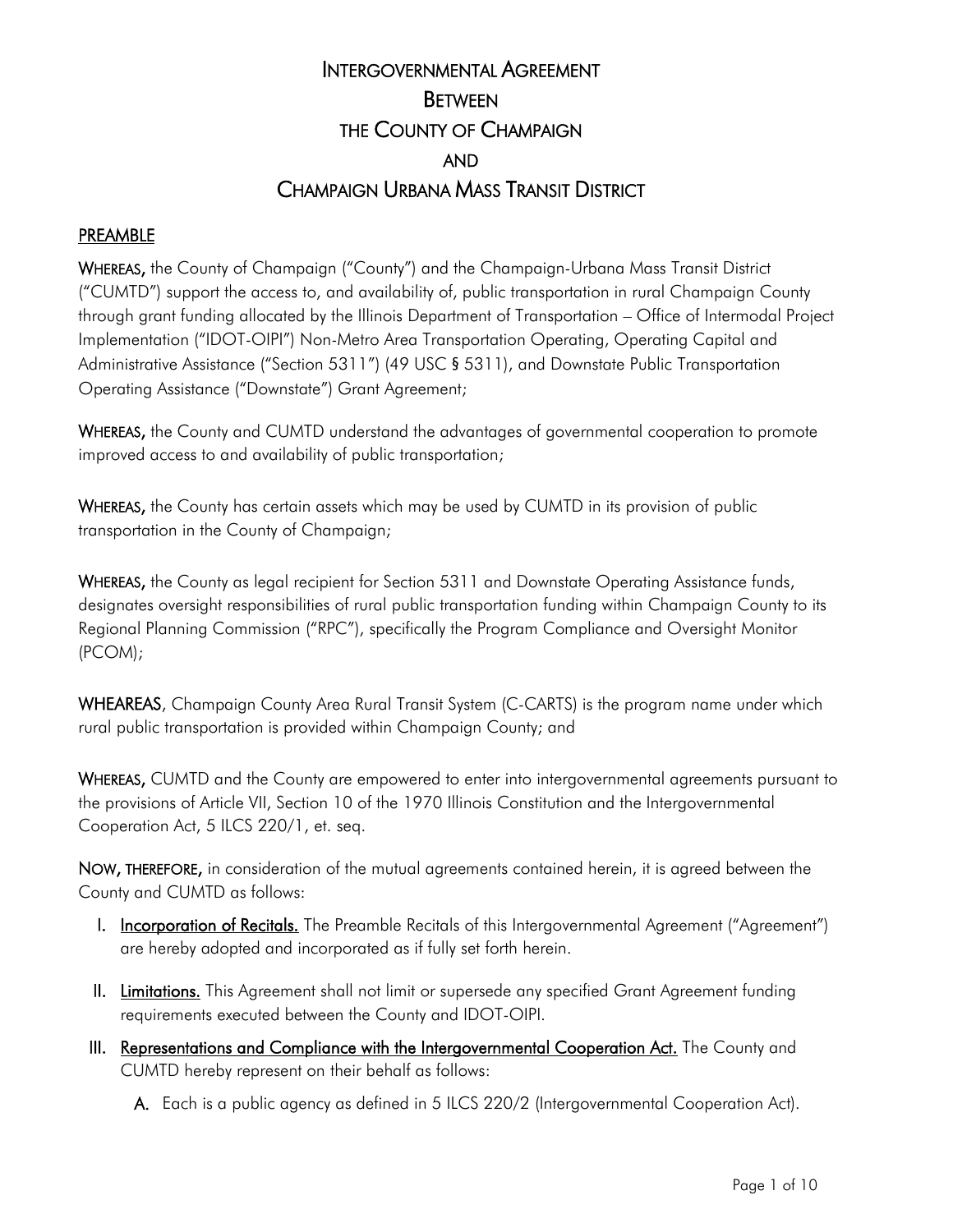- B. The scope of this Agreement relates to the performance of governmental services, activities or undertakings, which the agencies entering into this Agreement are authorized by law to perform.
- C. The respective governing bodies of each party named here have approved and authorized this Agreement as well as performance activities set forth herein. Each party acknowledges and represents that it has the legal power, right, and authority to enter into this Agreement and to perform the duties and obligations contemplated hereby.
- D. This Agreement fully sets forth the purposes, powers, rights, objectives, and responsibilities of the contracting parties with respect to the subject matter hereof.

### IV. Powers, Rights, and Responsibilities of the County.

- A. The County shall lease to CUMTD vehicles awarded to Champaign County for rural public transportation purposes, which are specified within the IDOT-OIPI Grant Agreement, pursuant to Applications made by the County under Section(s) 5310 and 5311of the Urban Mass Transportation Act of 1964, as amended.
- B. After other transportation related assets are procured through IDOT-OIPI for Champaign County rural public transportation services, the County shall have the option to lease those items to CUMTD through a leasing agreement.
- V. Powers, Rights, and Responsibilities of RPC. The RPC shall provide transportation services oversight on behalf of the County by:
	- A. Facilitating the Champaign County Rural Transit Advisory Group ("RTAG"), a subcommittee of the County's Board as described in the adopted bylaws. In doing so, will ensure that the subcommittee is in compliance with the Illinois Open Meetings Act (5 ILCS 1201 et seq.);
	- B. Maintaining Champaign County copies of current CUMTD service operation and vehicle maintenance policies;
	- C. Collecting CUMTD transportation service reports that include all data, trip denials, public complaints, and fiscal information and periodically verifying accuracy of reports along with associated service policies and practices; and
	- D. Preparing quarterly and annually transportation service reports to be presented to the RTAG and the Champaign County Board.
	- E. Developing and updating a Public Transportation Service Plan.
	- F. Attending local coordination meetings and statewide training sessions.
	- G. Providing fiscal administration oversight on behalf of the County by:
		- i. Quarterly reviewing and approving state and federal requests for payment (from here forth referred to as "requisitions") to IDOT-OIPI;
		- ii. Reviewing and keeping files on any grant related fiscal reports and records; and
		- iii. Reviewing and approving any grant application materials prepared on behalf of Champaign County.
	- H. Preparing the following sections of the Section 5311 grant application for each fiscal year:
		- i. Section I: Introduction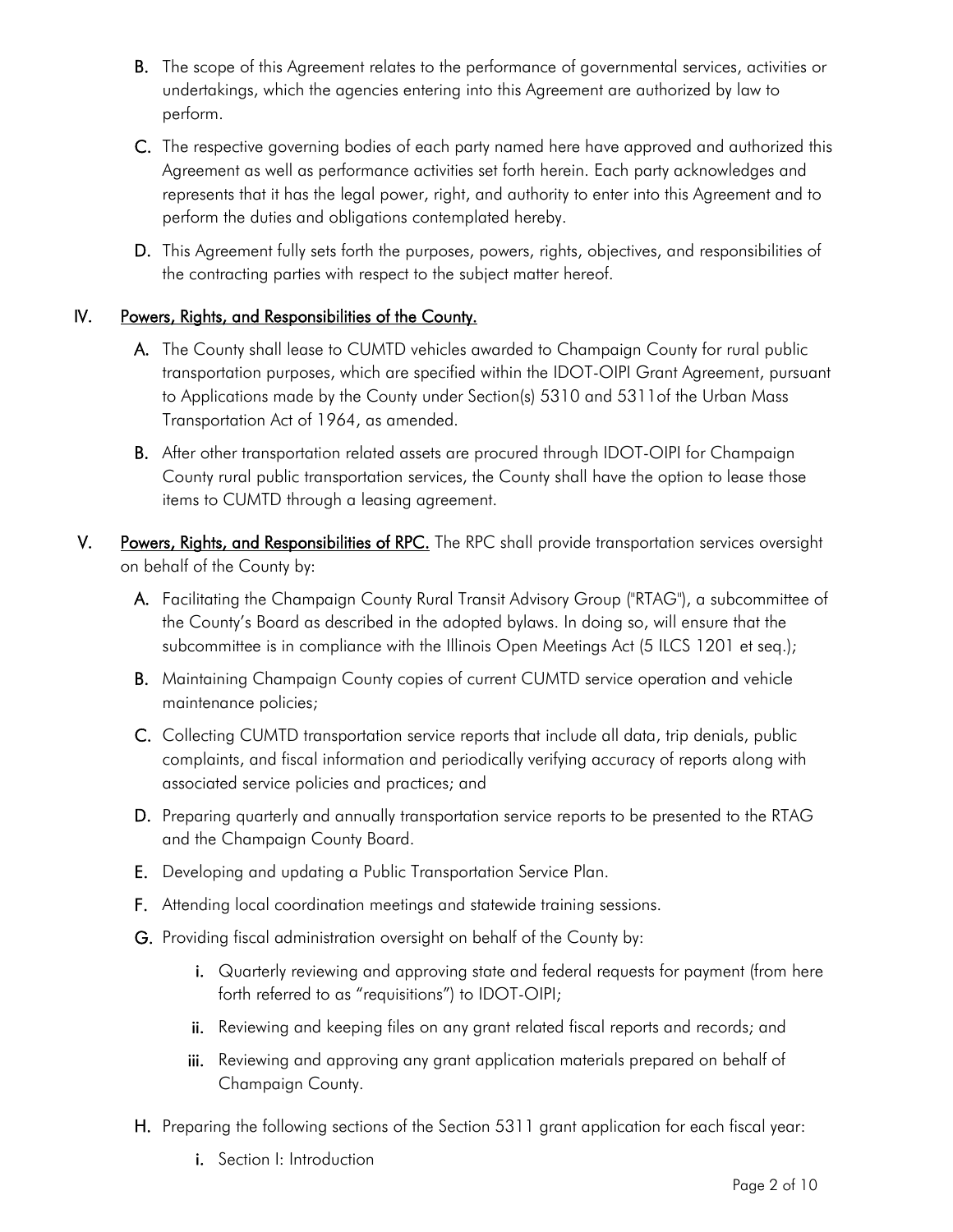- ii. Section II: Section 5311 Grant Application Checklist
- iii. Section III: Uniform Application for State Assistance
- iv. Section IV: Description of the Project
- v. Section V: Grantee Information and Service Operators
- vi. Section VI: Other Transportation Services
- vii. Section VII: Public Transit Employee Protections
- viii. Section VIII: Local Planning Efforts
- ix. Section XI: Forms, Certifications and Assurances
- x. Exhibit A: Title VI Questionnaire
- xi. Exhibit C: Standard Certifications and Assurances
- xii. Exhibit D: Board Resolution
- xiii. Exhibit E: Special Section 5333(B) Warranty for Application to the Small Urban and Rural Program
- xiv. Exhibit G: Applicant's Certification of Intent
- xv. Exhibit H: Ordinance
- xvi. Table 1: 5311 Proposed System Service Level
- xvii. Attachment I: Map of Service Area
- xviii. Attachment II: Documentation of Applicant's Effort to Involve the Private Sector
- xix. Attachment VI: Certified Copy of Public Notice for Public Hearing
- xx. Attachment VII: Copy of Minutes of Public Hearing in Support of the Application
- I. Preparing the following sections of the Downstate Operating Assistance Program (DOAP) grant application for each fiscal year:
	- i. Uniform Application for State Assistance
	- ii. Form OP-1: Cover Letter
	- iii. Form OP-2: Description of Applicant's Organization
	- iv. Form OP-3: Summary of Totals for Revenues and Expenses
	- v. Form OP-6b & OP-6c: Vehicle Use & Passengers
- J. Preparing the following reports and documents for each fiscal quarter:
	- i. Disadvantaged Business Enterprise (DBE) Letter
	- ii. Charter Letter
	- iii. PCOM Quarterly Report
	- iv. Grant Funds Recovery Act (GFRA) Reports for Operating and Capital Grants
- K. Preparing the following year-end documents:
	- i. National Transit Database (NTD) Report (due August 1st)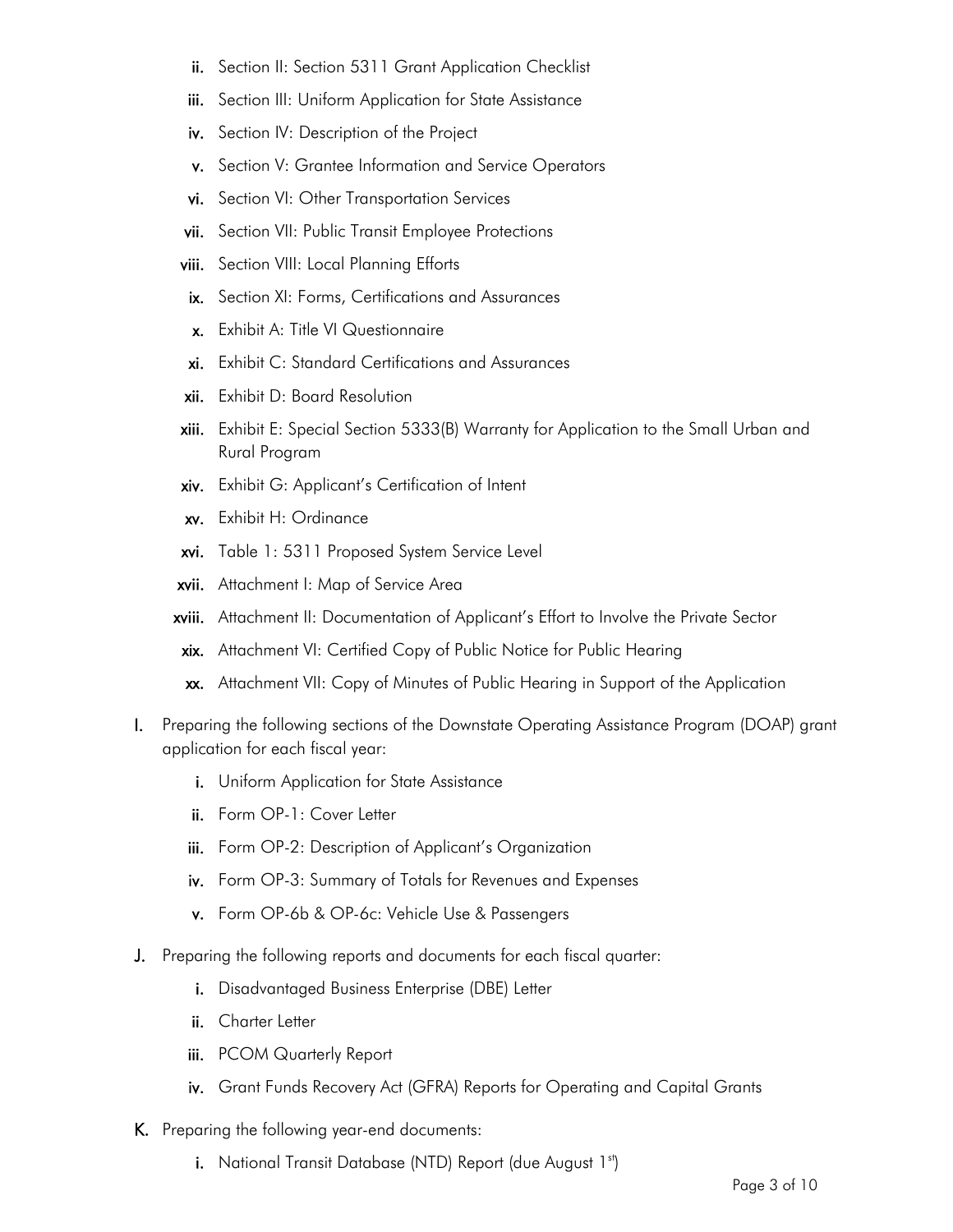- ii. Non-DOAP Local Match Survey (due August  $1<sup>st</sup>$ )
- L. Providing compliance and liability oversight on behalf of the County by:
	- i. Participating throughout the IDOT-OIPI's program review of CUMTD;
	- ii. Maintaining vehicle titles and tracking all corresponding liability insurances purchased by CUMTD for vehicles owned by Champaign County; and
	- iii. Annually verifying compliance and vehicle maintenance practices are being followed by reviewing fiscal, service, and maintenance records. Additionally, RPC will communicate with IDOT-OIPI to ensure all compliance requirements are up to date and currently being met for any executed Grant Agreement.

For the above described oversight activities, the RPC will track oversight hours and related Champaign County administrative expenses and submit these to CUMTD on a monthly basis for inclusion in requisitions. Such expenses shall not exceed amounts provided for in the Grants for such expenses.

The RPC will retain the portion of funding submitted for oversight activities and will pass through all remaining administration as well as operating reimbursement to CUMTD within two weeks upon receipt of said grant funds.

# VI. CUMTD Responsibilities.

- A. To the extent it has the legal authority; CUMTD shall provide rural public transportation in the County of Champaign, Illinois.
- B. CUMTD shall prepare on behalf of the County the following sections of the Section 5311 grant application for each fiscal year and submit application materials for RPC review and approval:
	- i. Section IX: Project Cost and Revenue Proposal
	- ii. Exhibit B: Proposed GATA and Exhibit B Budget for the fiscal year
	- iii. Exhibit I: Non-Vehicle Capital Asset Inventory
	- iv. Exhibit J: Vehicle Asset Inventory
	- v. Attachment III: Organizational Chart for the Operator
	- vi. Attachment V: Copy of Most Recent Audit & 5311 Annual Financial Report
- C. CUMTD shall prepare on behalf of the County the following sections of the DOAP grant application for each fiscal year and submit application materials for RPC review and approval:
	- i. Form 501: Operating Labor Summary
	- ii. Rural DOAP GATA Budget
- D. CUMTD shall prepare on behalf of the County the following documents and reports for each fiscal quarter and submit materials to RPC for review and approval:
	- i. Section 5311 Request for Payment
	- ii. Form OP-4: Itemization of Operating Revenues and Expenses
	- iii. DOAP Request for Payment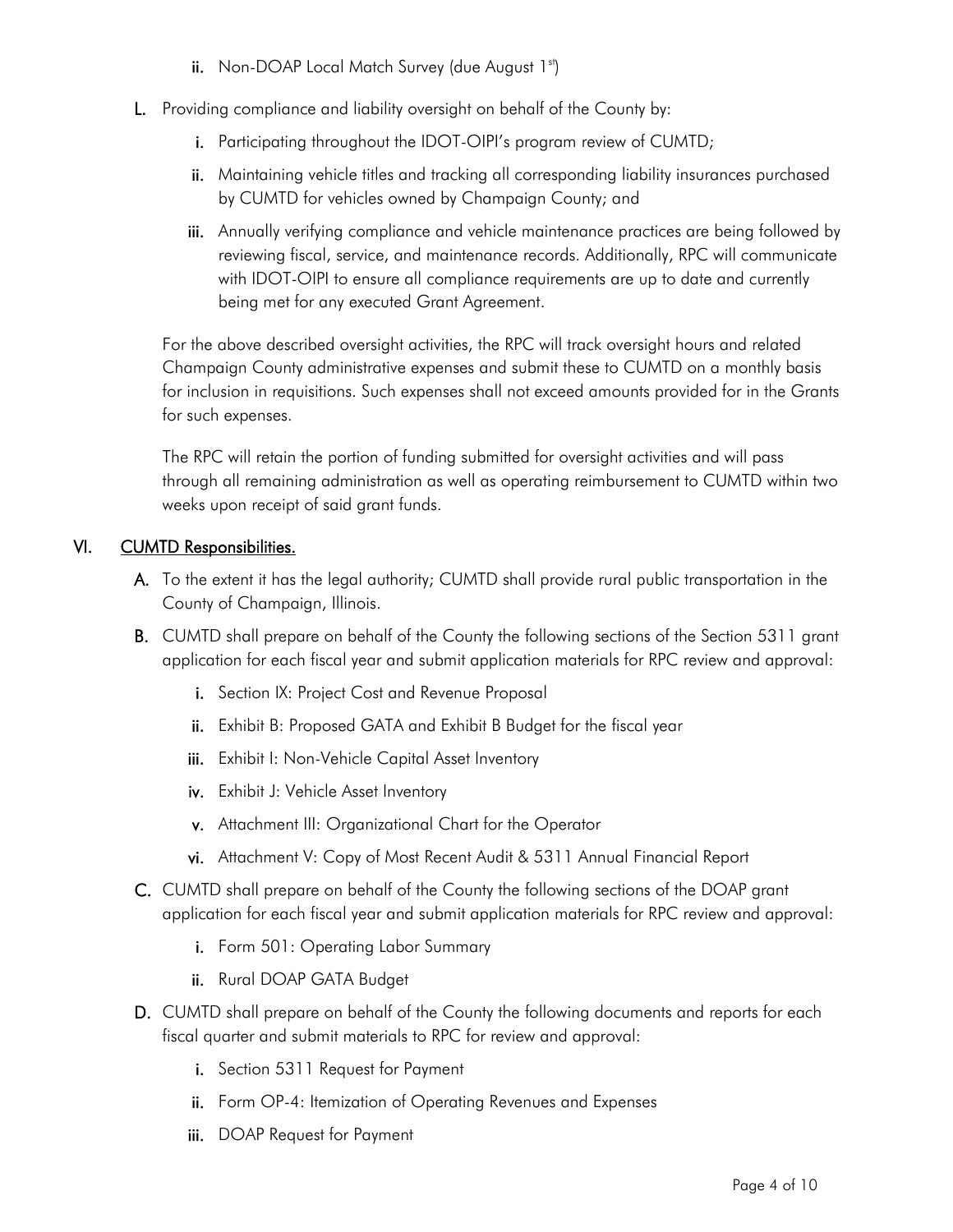- iv. Public Transit Account (PTA) Reconciliation
- E. CUMTD shall prepare on behalf of the County the following year-end documents and reports for each fiscal year and submit materials to RPC for review and approval:
	- i. OP-9 Report: Labor & Operating Data (due August  $1<sup>st</sup>$ )
	- ii. Final OP-10D (due August  $1<sup>st</sup>$ )
	- iii. Section 5311 Audited Schedule of Revenue and Expenses (ASRE) (due December 31st)
	- iv. DOAP Audited Schedule of Revenue and Expenses (ASRE) (due December 31st)
- F. In order to operate rural public transportation services for the County of Champaign, Illinois, by entering into this Agreement, CUMTD shall be responsible for all current and future applicable state, federal, and/or funding program rules, requirements, and regulations listed below in Section VIII. Identification of Applicable Transportation Service Regulations, except as undertaken by the County and RPC in sections IV and V.
- G. When procuring goods and/or services with a combined value in excess of \$250,000, CUMTD shall make a genuine good faith effort to explore Disadvantaged Business Enterprises ("DBE") contracting opportunities to the greatest extent possible. In the event combined procured goods and/or services exceed \$250,000, CUMTD shall establish a DBE plan as federally required and amend this Agreement accordingly.
- H. CUMTD, as Champaign County's designated rural operator, shall ensure financial accountability by utilizing a third party independent auditor to conduct its annual fiscal and compliance audit. Audit schedules as required by IDOT shall support the operating and administrative costs claimed for reimbursement under the Section 5311 grant award. Audit documents will be forwarded to IDOT-OIPI upon completion according to a minimum federal contract and program requirements.
- I. It is the goal of Champaign County that all employee hiring, pay actions and advancements are made on the basis of merit.
	- i. CUMTD will not discriminate against any employee or applicant for employment because of age, race, creed, color, national origin, ancestry, marital status, sexual orientation or disability. CUMTD in all solicitations or advertisements for employees placed by or on behalf of Champaign County; shall state that all qualified applicants will receive consideration for employment without regard for age, race, creed, color, national origin, ancestry, marital status, sexual orientation or disability.
	- ii. CUMTD will employ, promote and demote persons based on performance, qualifications and merit and will not discriminate in favor of the employment of relatives or family members. Relative or family member is defined as one of the following: spouse, parent, child, sibling, in-law, aunt, uncle, niece, grandparent, grandchild, or members of the same household. Should CUMTD employ, promote or demote a family member of an existing CUMTD employee, CUMTD will notify Champaign County's PCOM before the hire or promotion.
- J. CUMTD shall operate Champaign County rural public transportation services in compliance with any Grant Applications made on behalf of the County and/or Agreements between the County and IDOT-OIPI.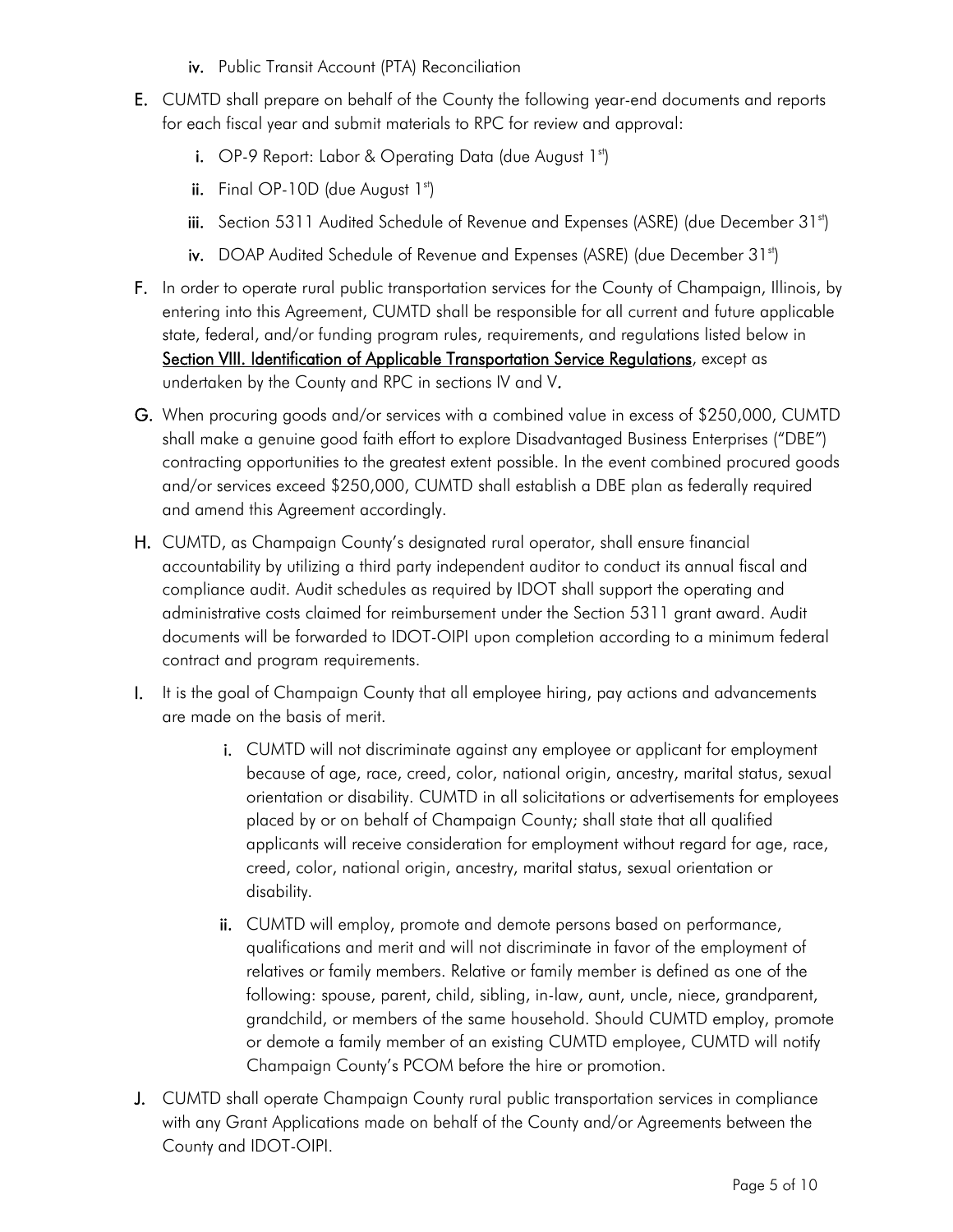- i. Between July 1st, 2017 and June 30<sup>th</sup>, 2020 Champaign County rural transportation services are subject to the requirements contained in Non-Metro Area Transportation Operating, Operating Capital and Administrative Assistance (49 USC § 5311) and Downstate Public Transportation Operating Assistance Grant Agreement;
- ii. Therefore, the following Champaign County Rural Public Transportation Service Parameters hereto are set forth below unless amended.

#### VII. Champaign County Rural Public Transportation Service Parameters.

- A. Minimum Service Days & Hours. Barring natural disasters, unsafe weather conditions, mutually agreed upon holidays (New Year's Day, Memorial Day, Independence Day, Labor Day, Thanksgiving Day, and Christmas Day), and unforeseen reduction of available fleet size; CUMTD will operate Champaign County rural public transportation services with a minimum of five (5) vehicles Monday to Friday from 6:00 AM to 6:00 PM continuously between July  $1<sup>st</sup>$ , 2017 and June 30<sup>th</sup>, 2020.
- B. Service Reporting & Approval. CUMTD shall provide RTAG quarterly and annually service reports as well as any grant applications for rural service made on behalf of the County or other agreements for rural service within Champaign County for review and approval. Quarterly, CUMTD shall provide all service data to RPC for performance evaluation. In the case of a temporary suspension of rural transportation services caused by emergency or unforeseen circumstances, RPC will be informed immediately. Except in case of an emergency or exigent circumstances, both CUMTD and RPC will agree in writing about the changes to rural transportation services before CUMTD implements such changes to the services.

#### C. Grant Funding & Local Match.

- i. Service contracts operating at the end of each fiscal year shall continue as a source of local match for the next fiscal year. However, to make a good faith effort to be a sustainable rural transit system with diverse local match sources and in an effort to obtain the maximum federal and state funding, RPC staff and CUMTD staff will work together to seek a diverse mix of local match funding sources. RPC staff will twice a year identify potential sources of local match revenue currently not being sought by CUMTD, and work with CUMTD to develop a strategy to access these other local funds. CUMTD will be responsible for providing all cost estimates associated with the development of any service contracts.
- ii. CUMTD is expected to monitor the grant funding spend down on a monthly basis and to provide a quarterly status report to RTAG and RPC on how fiscal operations are progressing. If at any time the Downstate funding is unexpectedly discontinued or if the expenses of the system far outpace the availability of federal, state, and local match funding, CUMTD shall submit a 90-day notice of service reductions or termination of transportation services, in order to operate within the funding limitations as budgeted in the grant application.
- D. Quarterly Expenditures and Requisitions. In accordance with Grant Agreements between IDOT-OIPI and Champaign County for rural public transportation services, for each quarter CUMTD transportation expenditures shall not exceed 25% of all awarded grant funds for rural public transportation (i.e. Section 5311 and IL Downstate Operating Assistance Program). In the event unanticipated expenditures result in a quarterly requisition going over said ceiling amount, CUMTD shall notify RPC in writing, no later than two weeks after charges have been incurred, to explain the overages, how the remaining year operations will be covered, and request an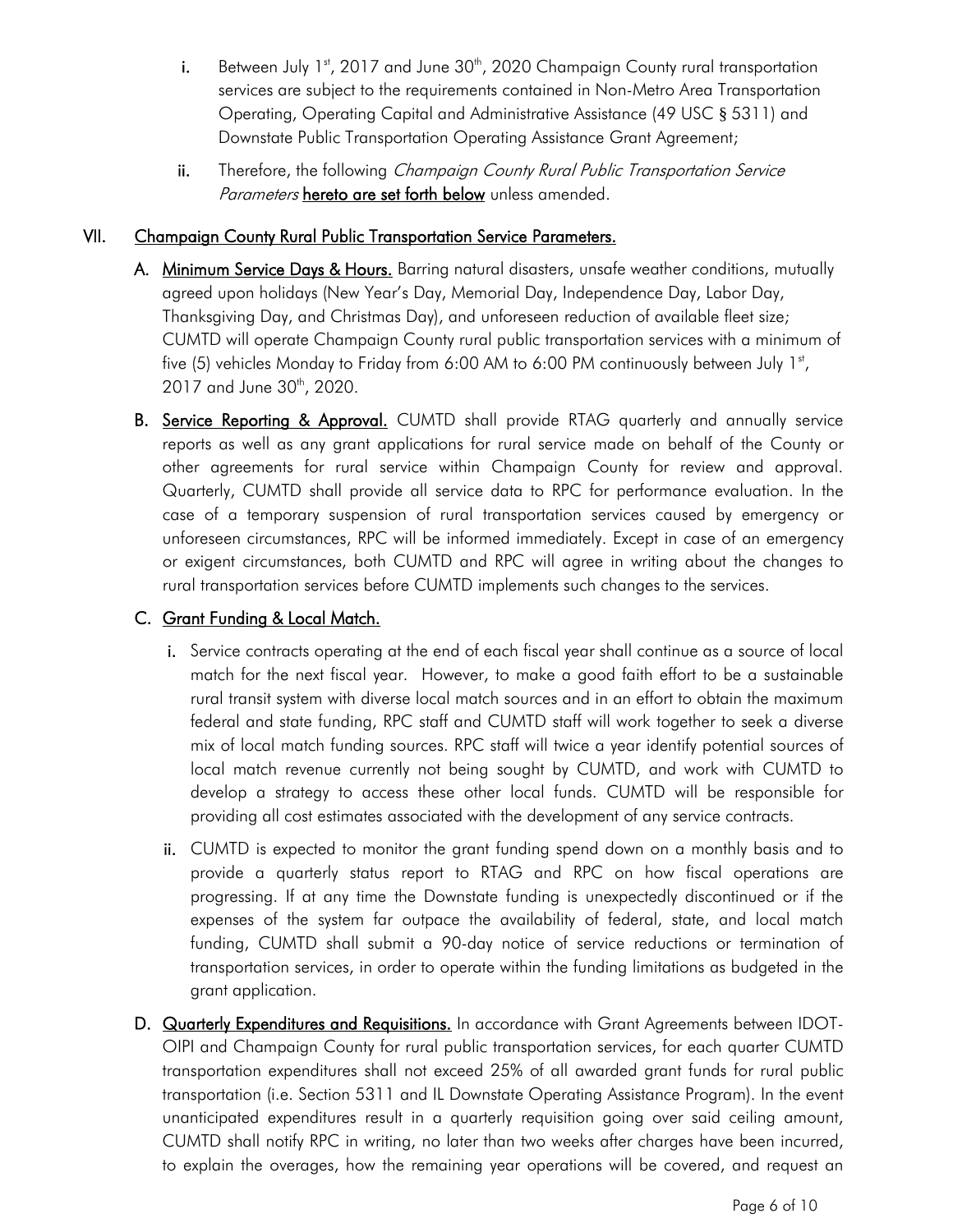approved exception for the particular quarter. RPC shall monthly provide CUMTD a copy of all oversight administrative services performed as well as all documentation required by CUMTD Auditor. CUMTD shall quarterly prepare and submit to RPC the requisitions along with any other IDOT-OIPI and/or County required documentation. CUMTD shall ensure the eligibility of all expenditures within the prepared requisition. CUMTD shall make available to RPC staff any applicable fiscal documentation necessary to review accuracy of the requisitions to be submitted. RPC will review the submitted requisitions for accuracy and the County's Authorized representative will approve and sign said requisitions to be sent to IDOT-OIPI for payment. RPC will submit the requisitions and other documentation to IDOT-OIPI and will maintain a copy of each requisition for the County's records. Such submittal shall be made by RPC within seven (7) days after CUMTD has provided RPC with any documents requested by RPC.

- E. Rolling Stock Lease Agreement. CUMTD will lease rolling stock from Champaign County to operate the rural public transportation services in Champaign County for \$1 per year per vehicle as available. Refer to *Vehicle Lease Agreement between County of Champaign, Illinois* and Champaign Urbana Mass Transit District for additional terms and conditions.
- F. Office and Vehicle Storage Lease Agreement. Champaign County will lease office space and indoor/outdoor vehicle storage from CUMTD as set forth in the *Lease Agreement between* County of Champaign, IL and Champaign Urbana Mass Transit District, included in this IGA as an addendum.
- G. Vehicle Maintenance. CUMTD shall provide for leased vehicle preventative and comprehensive maintenance in compliance with all federal, state, and/or funding program requirements by following IDOT-OIPI compliant vehicle maintenance plan and policies. CUMTD shall track maintenance costs of vehicles used for Champaign County rural transportation services separately. Maintenance costs tracked separately for the appropriate Champaign County rural public transportation services are eligible expenditures under requisitions for Champaign County FY2018 – FY2020 Downstate Operating Assistance Program Grant Agreements and are reimbursed to CUMTD upon receipt of DOAP funds. CUMTD shall ensure compliance of vehicle maintenance as required under federal regulations and funding program requirements. CUMTD shall keep comprehensive maintenance records and have these records annually available for RPC oversight. Cost parameters for vehicle maintenance include:
	- i. CUMTD will perform all preventative maintenance, mechanical repair work, body shop work, and road calls requested at the actual hourly rate needed for the work. The FY2019 hourly rate for all services is \$43.33 and \$44.58 in FY2020.
	- ii. CUMTD will charge the cost of any required parts at current pricing.
	- iii. The hourly rate for service will increase to \$43.33 in FY2019 and \$44.58 in FY2020. CUMTD will reconcile these rates to the audited actual rates each year, and increase or decrease the rate for the following fiscal year.
	- iv. CUMTD will fuel C-CARTS vehicles as requested. The cost per gallon will be calculated as a monthly average based on overall CUMTD fuel purchases.
	- v. CUMTD will wash, sweep, and empty the trash of each C-CARTS vehicle during the weekend. Each wash will be charged at \$3 a wash.
	- vi. CUMTD will charge C-CARTS a monthly administrative fee of \$250.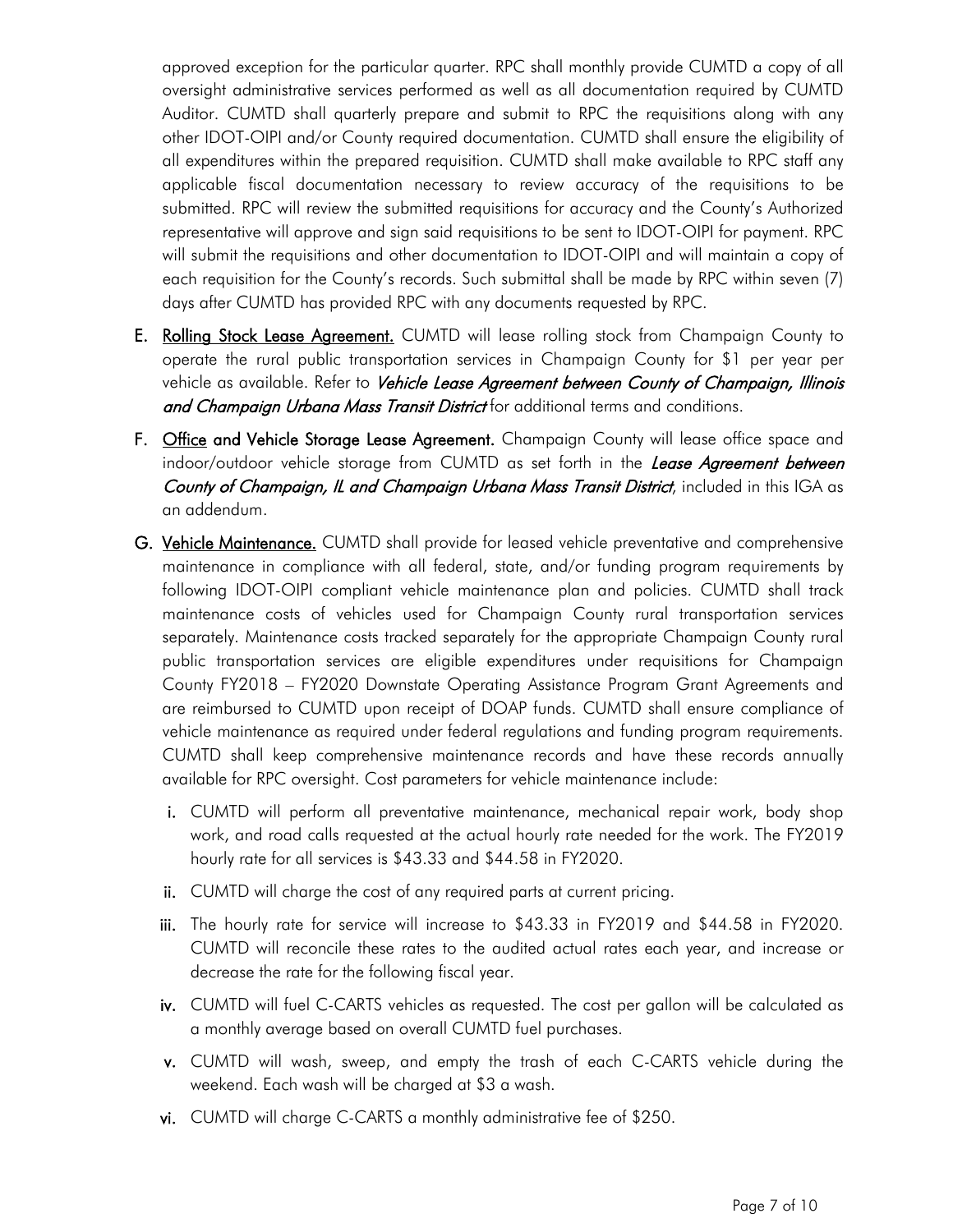H. Vehicle Liability Insurance. CUMTD shall maintain adequate liability insurance to operate the public services as specified by IDOT to be primary, and not excessive or contributory, and at minimum afford the following coverage levels:

| Combined single limit   | \$1 million |
|-------------------------|-------------|
| <b>Medical Payments</b> | \$5,000     |
| Hired and Non-Owned     | \$1 million |

VIII. Identification of All Applicable Transportation Service Regulations. The provision of rural public transportation services within the County of Champaign, Illinois is subject to the rules and regulations found in the following documents:

- A. The United States Department of Transportation (USDOT) Federal Transit Administration (FTA) Master Agreement as published on FTA's website and authorized by the Federal Ledger;
- B. Any Grant Agreement between IDOT-OIPI and the County executed and filed with IDOT-OIPI officers and copy retained in the County's records; and
- C. Any Grant Application(s) made to IDOT-OIPI on behalf of the County, which includes resolutions made by the Champaign County Board: 1) Illinois Department of Transportation ("IDOT") and FTA Assistance Programs Joint Certifications and Assurances, and 2) 5333b Special Warranty.

# IX. Terms.

- **A.** The term of this Agreement shall be from July 1st, 2017 to June 30<sup>th</sup>, 2020. Upon written notice:
	- i. CUMTD may suspend or terminate all or part of this agreement when the County is, or has been, in material violation of the terms of this Agreement, or at CUMTD's convenience,
	- ii. The County may terminate all or part of this agreement when it determines, in its sole discretion, that the purpose of the Champaign County rural public transportation services would not be adequately served by continuation of the IDOT-OIPI Grant Agreement or at the County's convenience.
- B. Termination of any part of this Agreement will not invalidate obligations properly incurred by CUMTD prior to the date of termination; to the extent they are non-cancelable. Neither the acceptance of a remittance by the County of any or all Champaign County rural transportation services from the IDOT-OIPI Grant Agreement nor the closing out of CUMTD expenditures for Champaign County rural transportation service shall constitute a waiver of any claim which the IDOT-OIPI Grant Agreement may otherwise have arising out of this Agreement.
- X. Notices. All notices or other communications required or permitted hereunder shall be in writing and personally delivered or registered or certified mail, postage pre-paid, return receipt requested and addressed to the parties hereto at their respective addresses set forth below. Such notice or other communications shall be deemed given upon receipt or one (1) business day after tendering to an overnight air-express service.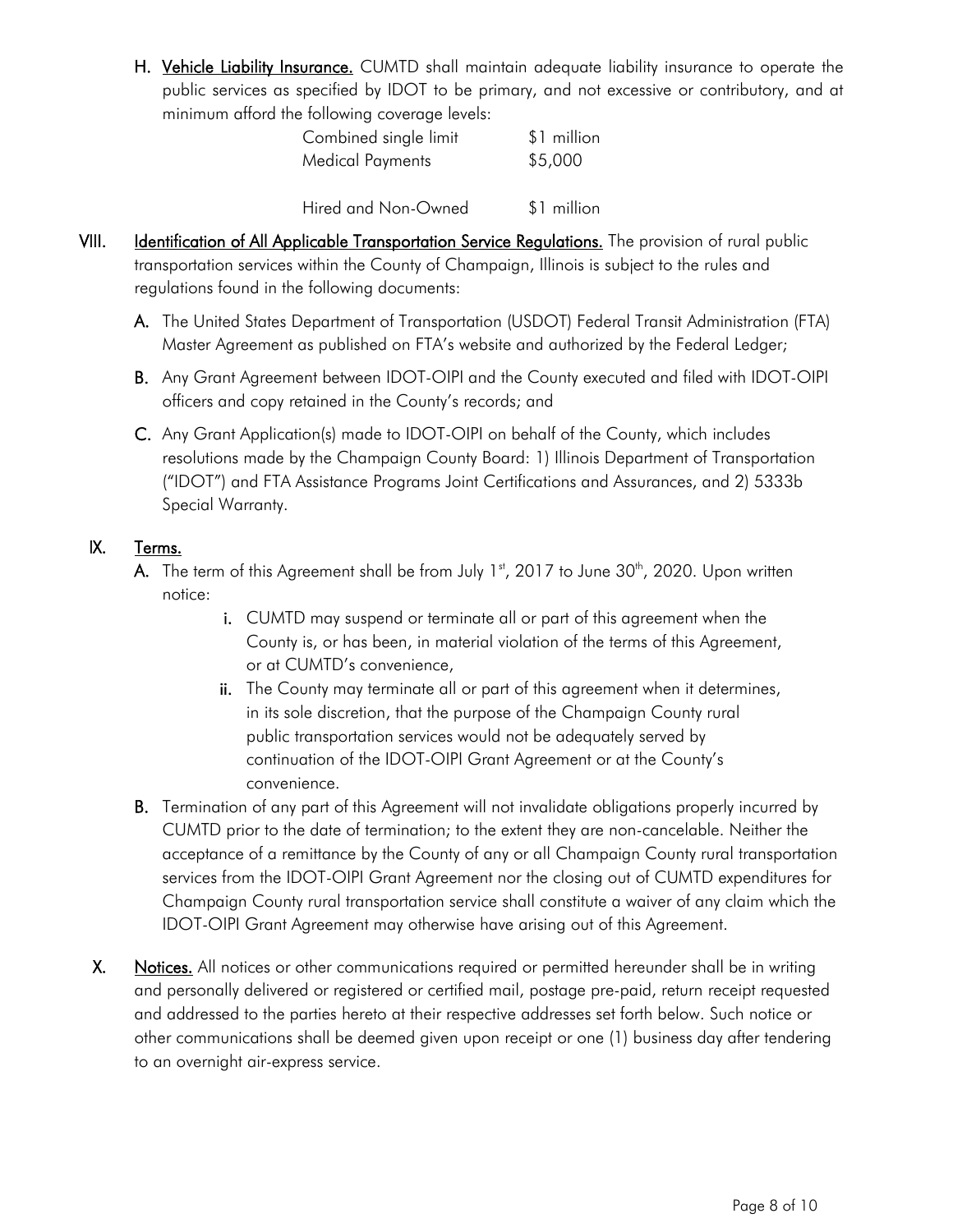Notice to CUMTD shall be sent to: **Managing Director** Champaign Urbana Mass Transit District 1101 E. University Avenue Urbana, IL 61802

- XI. Governing Law and Venue. This Agreement shall be governed, construed, and enforced in accordance with the laws of the State of Illinois. The parties agree that the venue for any action pertaining hereto shall be in Champaign County, Illinois.
- XII. Entire Agreement. This Agreement represents the entire agreement between the parties with respect to the subject matter and may not be modified except by writing.
- XIII. Compliance with Law. The County and CUMTD shall comply with all the applicable provisions of local, state, and federal laws relating to the performance of the terms of this Agreement.

IN WITNESS WHERE OF, the County has caused this Agreement to be executed by the Chair of the Champaign County Board and attested by the County Clerk pursuant to authority given by the Champaign County Board, and CUMTD has caused this Agreement to be executed by its Managing Director pursuant to authority given by its Board of Directors this 30<sup>th</sup> of May, 2018.

**COUNTY OF CHAMPAIGN** 

By:

C. Pius Weibel, Chair **Champaign County Board** 

Attest:

By:

Gordy Hullen **Champaign County Clerk** 

**CHAMPAIGN URBANA MASS TRANSIT DISTRICT** 

Bv: Managing Direct **CUMTD**